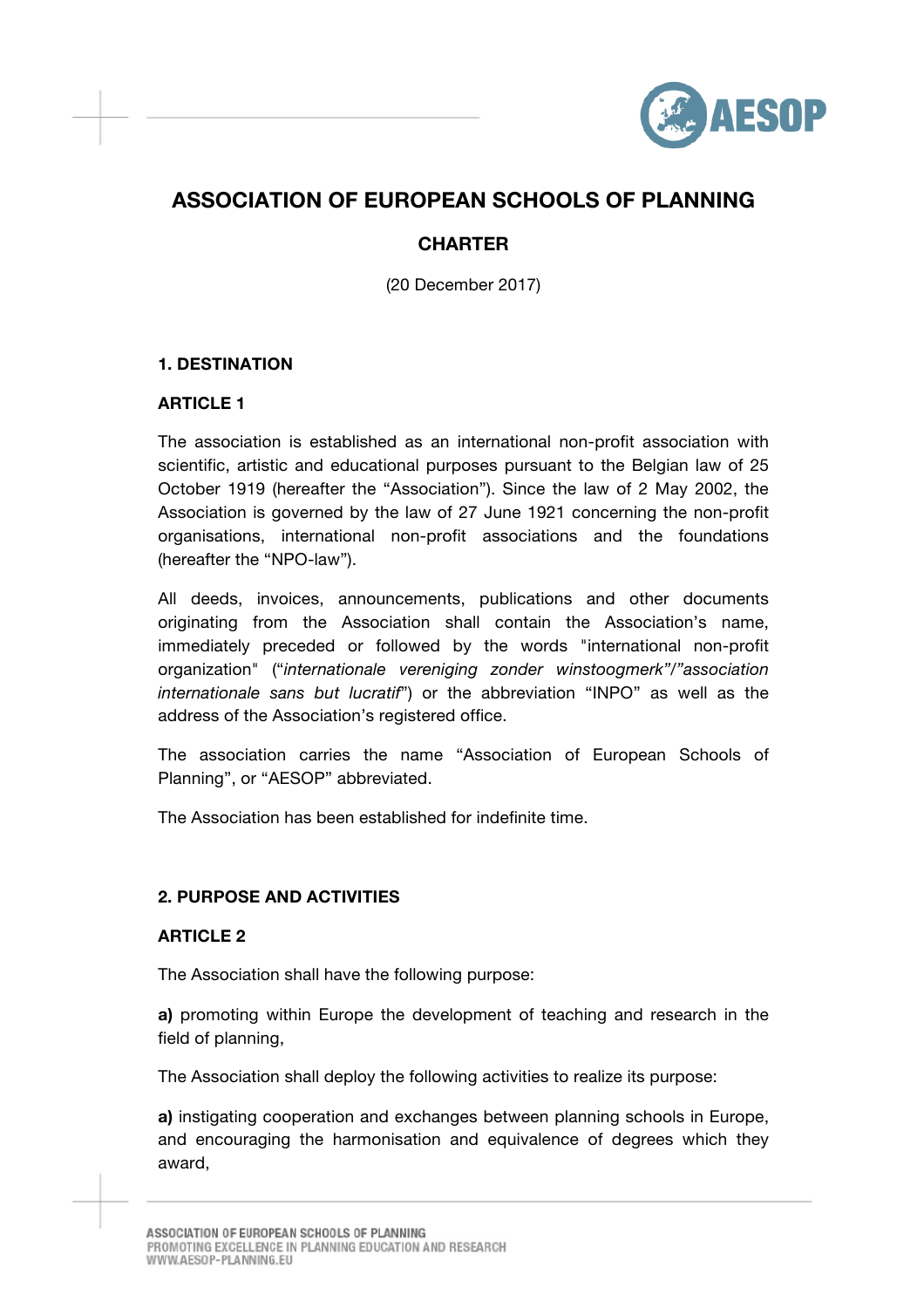

**b)** coordinating initiatives which include other stakeholders in planning, and

**c)** representing the interests of European planning schools, particularly within Europe, at national and international level, and before both public and private institutions.

## **ARTICLE 3**

In relation to these articles of association, the following definitions shall apply:

**a)** 'School' refers to any university or its school, department, faculty, centre of teaching and research or other teaching entity, which grants a university-level degree or other equivalent awards.

**b)** 'Europe' and 'European' refers to the member countries of the Council of Europe and Belarus,

**c)** 'Planning' refers to any activity relating to the creation of a spatial framework for civilisation.

#### **3. REGISTERED ADDRESS**

#### **ARTICLE 4**

The registered office of the Association is at Kasteelpark Arenberg 51, B 3001 Leuven, Belgium. This can be transferred to any other place in Belgium by a simple resolution of the Executive, published in the Annexes of the Belgian State Gazette (Moniteur Belge/Belgisch Staatsblad) within one month of the decision hereto.

#### **4. MEMBERS**

#### **ARTICLE 5**

The members of the Association shall consist of institutions, being legal persons, and natural persons.

#### **ARTICLE 6**

**a)** There shall be six categories of membership, that is to say: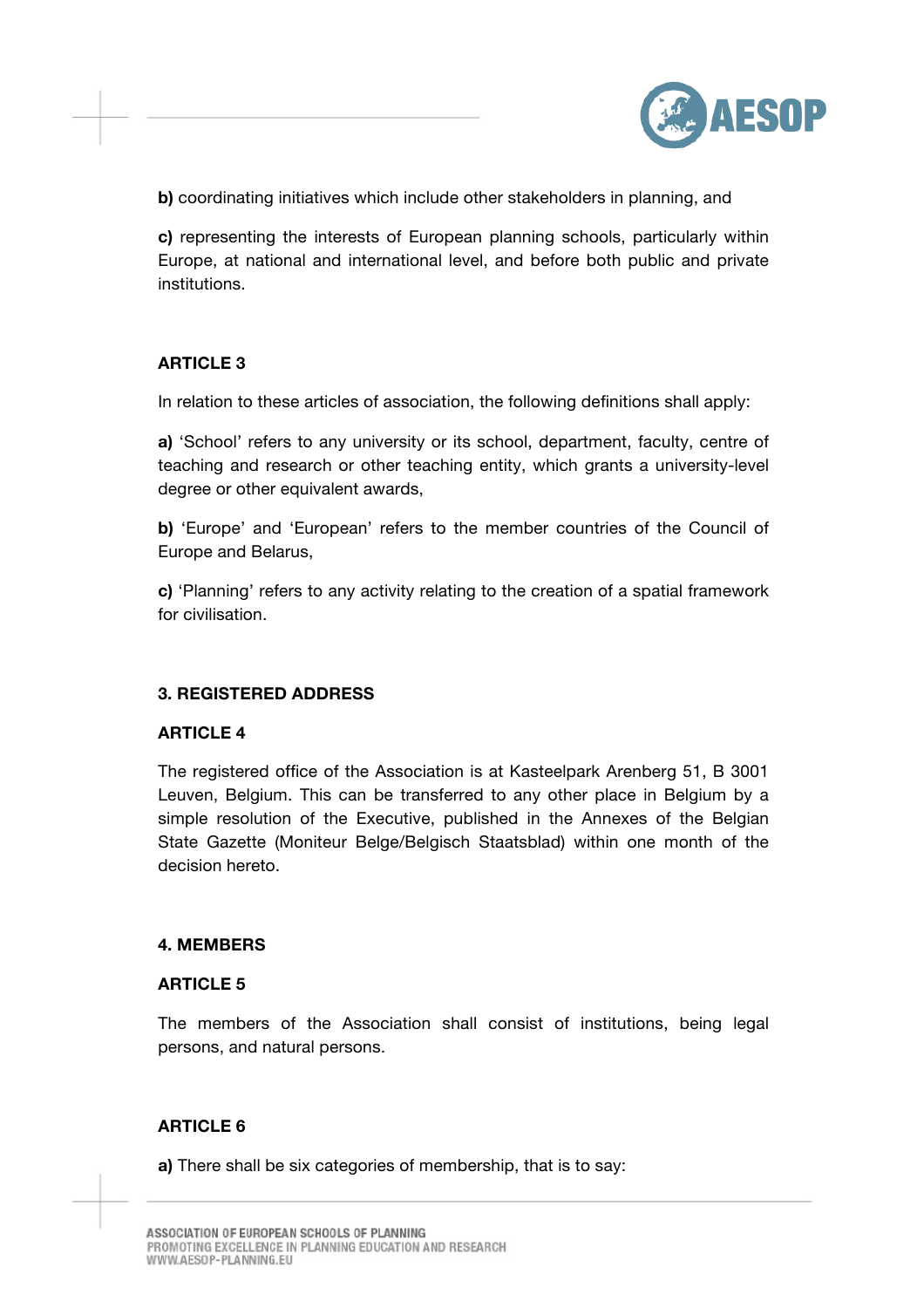

1) Full Member

- 2) Associate Member
- 3) Corresponding Member
- 4) Affiliate Member
- 5) Individual Member
- 6) Honorary Member

**b)** Full Membership may be granted to a European School, running a program in planning which meets the criteria defined in the core curriculum of AESOP.

**c)** Associate Membership may be granted to a European School, running courses or modules in planning.

**d)** Corresponding Membership may be granted to a non-European School, running courses or modules in planning.

**e)** Affiliate Membership may be granted to an enterprise, company, institution, organisation, agency or other entity being a legal person focused on planning.

**f)** Individual Membership may be granted to a person involved in planning.

**g)** Honorary Membership may be granted to a person who has made a significant contribution to the Association and/or to the discipline of planning.

## **ARTICLE 7**

**a)** The candidate members address their request for membership to the Executive. The Executive shall process membership applications and determine in accordance with the provisions of the articles of association the appropriate member categorisation of an applicant.

**b)** The Executive shall inform the Council of the requests for membership at its earliest convenience. The Council will decide whether or not to accept the candidate as member on the following meeting.

**c)** In exceptional circumstances, the Executive may grant temporary Full Member status to an Associate Member. Such temporary Full membership shall in any event be limited to two years.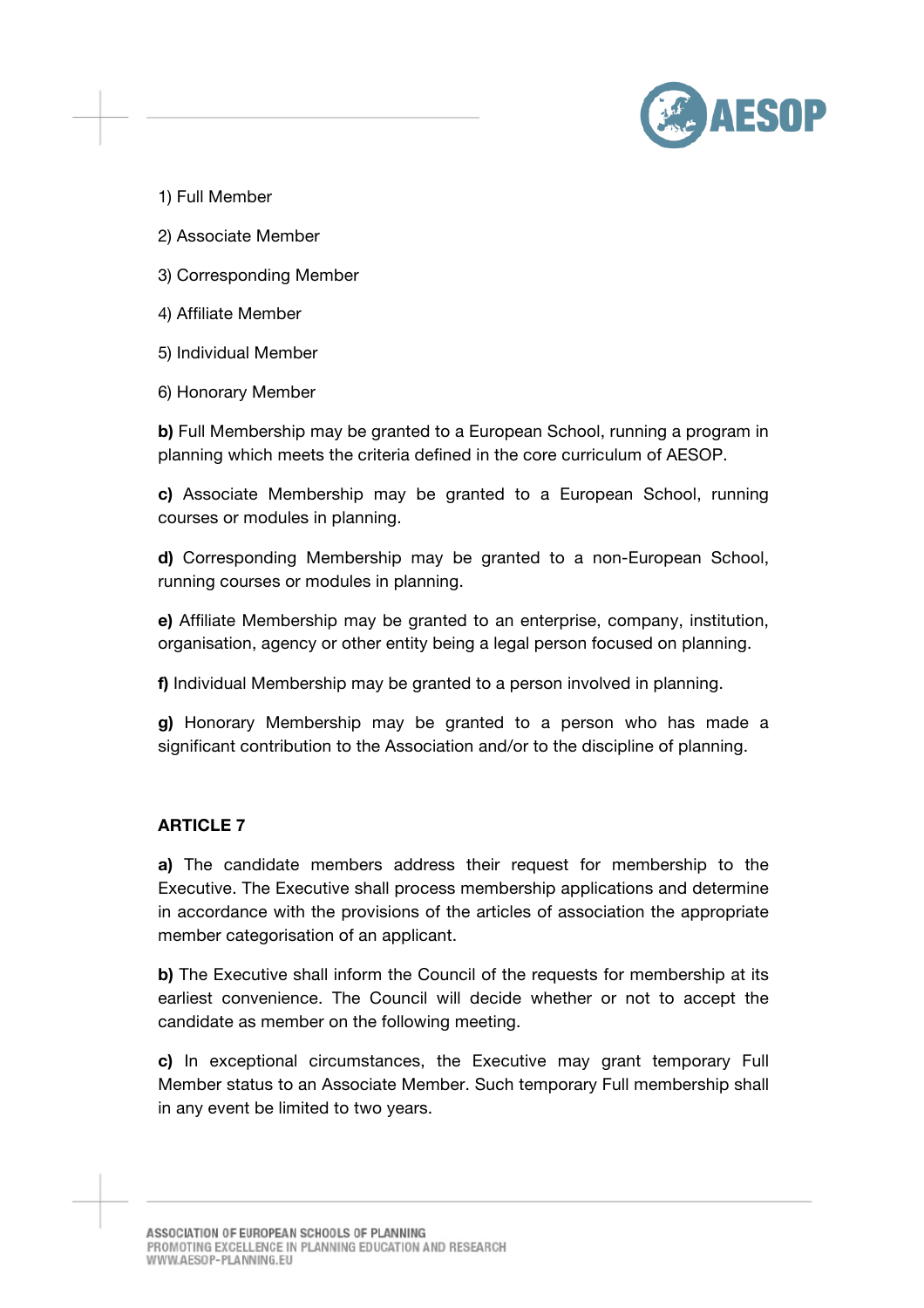

## **ARTICLE 8**

**a)** A member may resign by notifying the Secretary General in writing.

**b)** The Council shall have the power to expel any member where serious grounds occur. A two-thirds majority vote is required to effect this.

**c)** Where a member of the Association is expelled, representatives of the expelled member are relieved of all offices held.

#### **5. RIGHTS AND DUTIES**

#### **ARTICLE 9**

Members shall have the following rights:

**a)** to attend meetings of the General Assembly and the Council of Representatives of the Association;

**b)** to participate in the activities of the Association; and

**c)** to receive the news and publications of the Association.

## **ARTICLE 10**

Members shall have the following duties:

**a)** to notify the Association about changes of circumstances that might affect their membership; and

**b)** to pay all fees required.

#### **6. ADMINISTRATION**

#### **ARTICLE 11**

The administrative and managerial organs of the Association shall be:

**1)** the General Assembly, also referred to as the Assembly,

**2)** the Council of Representatives, also referred to as the Council, (general management body cfr. NPO-law),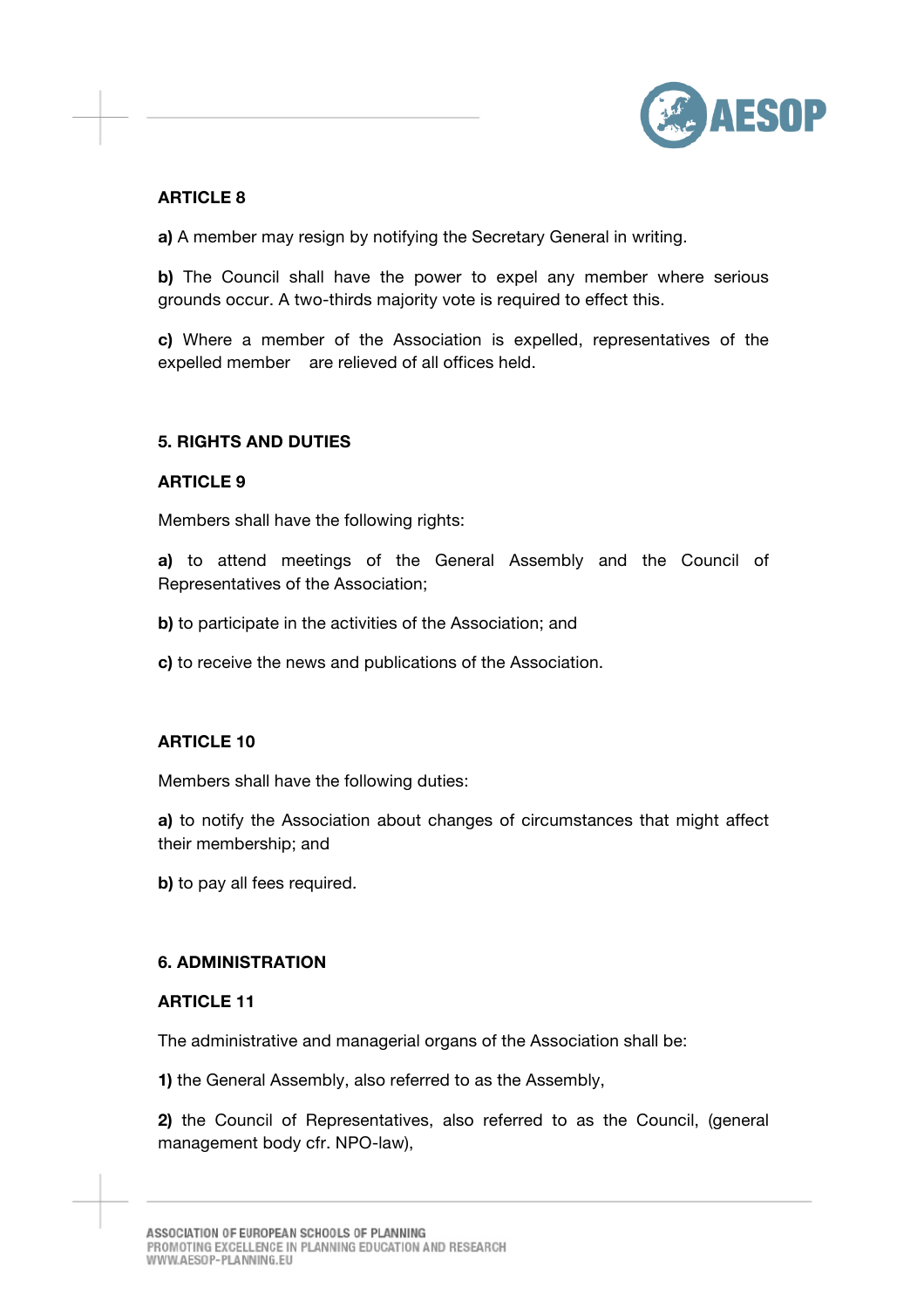

**3)** the Executive Committee, also referred to as the Executive (governing body cfr. NPO-law).

#### **GENERAL ASSEMBLY**

#### **ARTICLE 12**

**a)** The Assembly shall be the Association's formal means of consultation.

**b)** The Assembly shall discuss planning education, research and practice issues.

**c)** The Assembly shall consider the activities and general policy of the Association.

#### **ARTICLE 13**

The Assembly shall be open to all members, as well as to academics and students from schools represented in the Association.

### **ARTICLE 14**

**a)** The Assembly shall be chaired by the President.

**b)** The minutes of the Assembly shall be recorded in a register signed by the President and any other Official. The Secretary General shall make the minutes available for inspection to any member who requests so.

#### **COUNCIL OF REPRESENTATIVES**

#### **ARTICLE 15**

**a)** All of the powers of the Association, except for those named in b), shall rest with the Council.

**b)** The management and administration of the Association shall be delegated to the Executive and shall always remain under the ultimate control of the Council.

**c)** The functions exclusive to the Council shall be the following: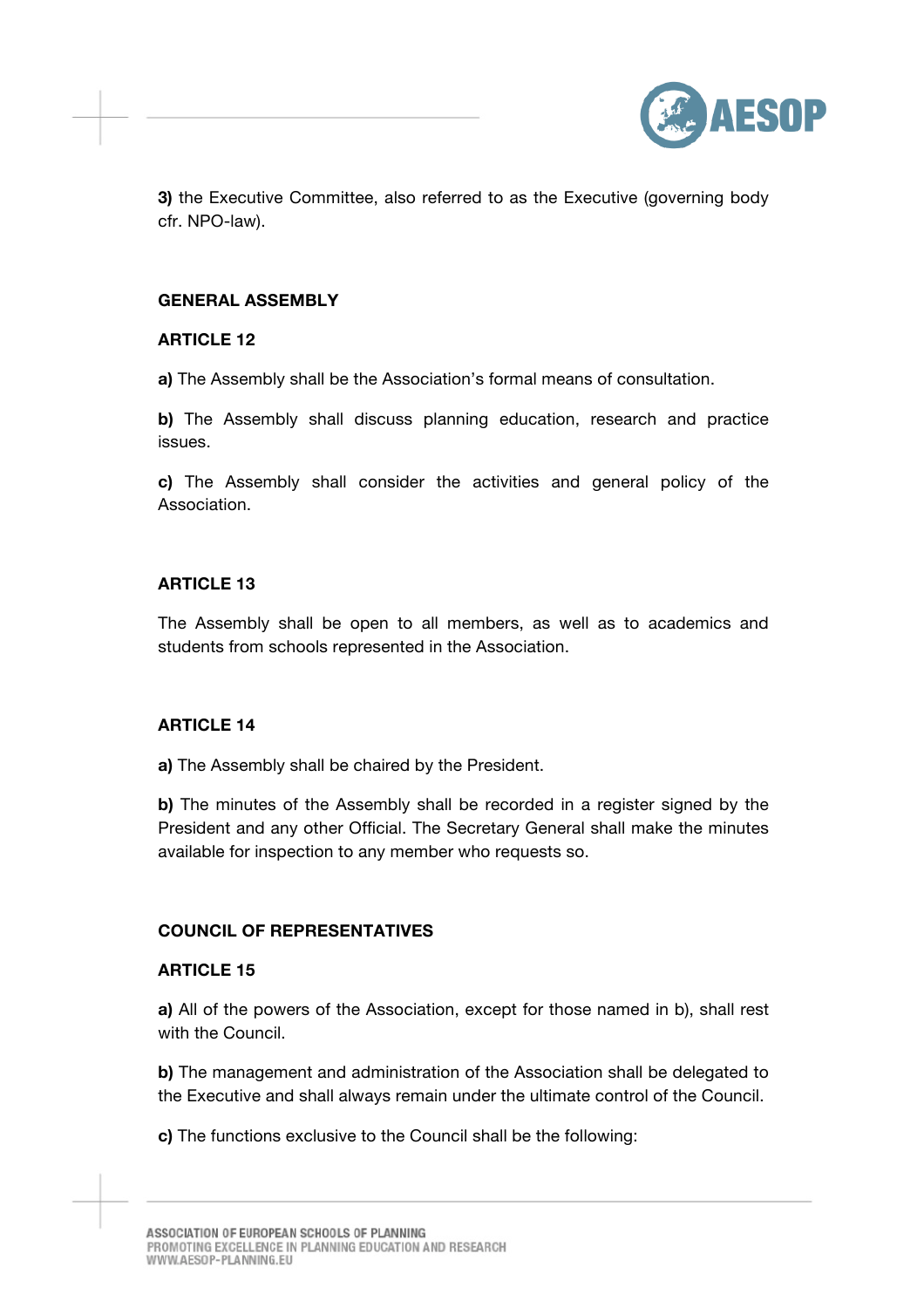

- 1) defining the policies and programmes of the Association,
- 2) defining and modifying the charter (= articles of association),
- 3) setting membership fees and other payments,
- 4) approving of annual financial statements and the budget,
- 5) appointing financial auditors,
- 6) ratifying membership of the Association in other organisations,
- 7) accept and exclude members,
- 8) establishing prizes,
- 9) electing and dismissing the members of the Executive and other Officials,
- 10) deciding disputes between members of the Executive,
- 11) dissolving the Association.

#### **ARTICLE 16**

**a)** The Council shall consist of the following members, each member having voting power:

- 1) the National Representatives;
- 2) the Officials; and
- 3) up to three additional persons designated by the President.
- **b)** the National Representatives shall be appointed/selected as follows:

- If a country has one Full Member, its delegate shall represent the member schools of that country.

- If a country has two Full Members, both their delegates shall represent the member schools of that country.

- If a country has more than two Full Members, all Full Members of that country shall elect two representatives of member schools of that country.

The Secretary General shall be responsible for the general oversight of this process.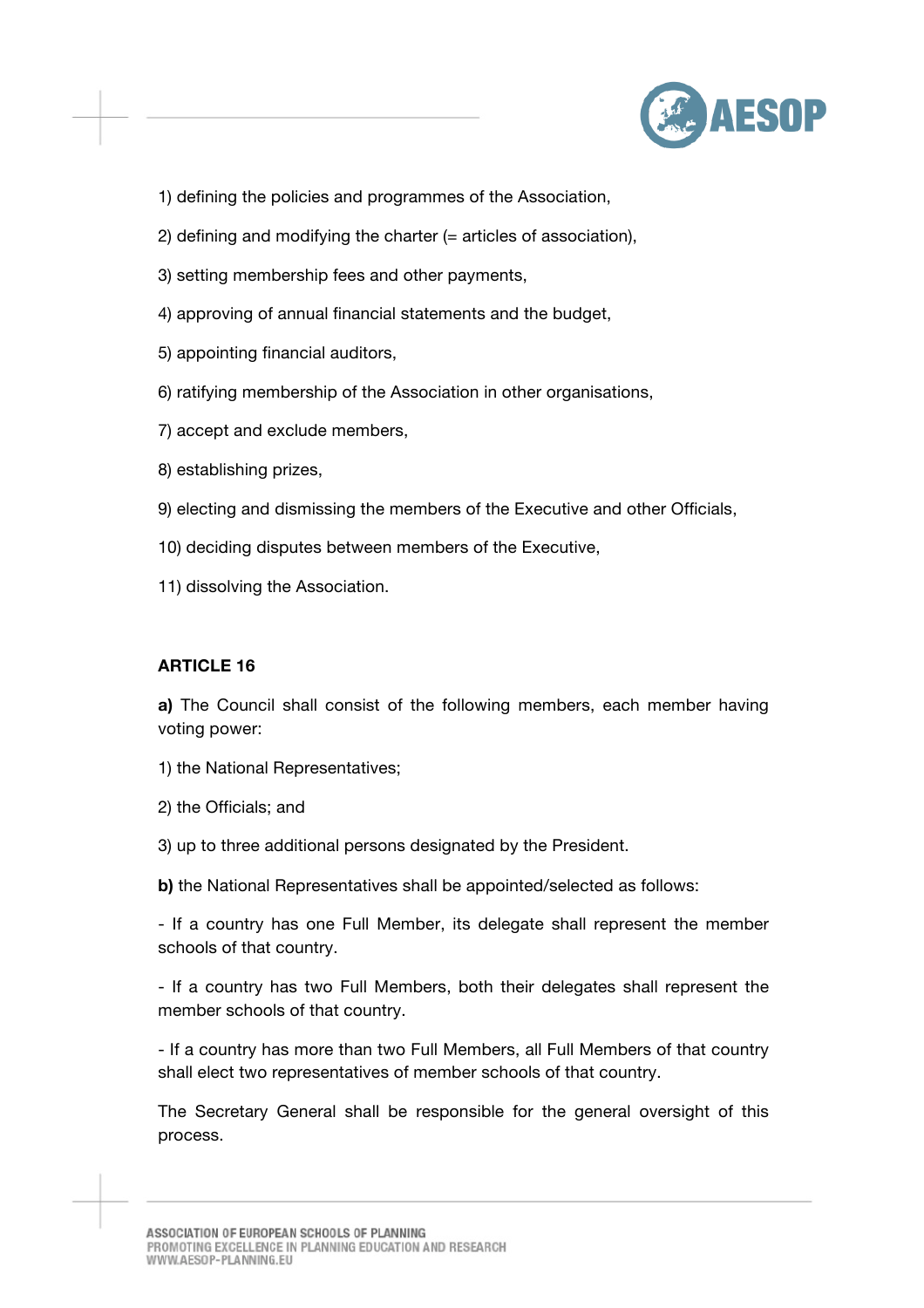

**c)** Each National Representative has one Substitute, which are elected in the same way as the National Representatives described in b). The Substitute is allowed to attend the meetings of the Council, but is only allowed to vote in case of absence of the National Representative or his/her proxy.

**d)** The Officials are: (i) the members of the Executive , (ii) the persons selected by the Council which have been assigned to special tasks or to whom specified powers have been conferred and (iii) the Chairs of the Prize Committees.

**e)** The Council confers the power to award prizes to the Prize Committees.

**f)** An Official can resign by notifying the Secretary General in writing. The resignation takes effect on the date of the replacement.

**g)** When the Council defines a new official position it also defines the duration of its mandate.

**h)** The members of the Council may designate a proxy when they are not able to attend the Council. A member can only hold one proxy.

**i)** The Officials shall abstain from applying for any AESOP Prizes.

**j)** The President can designate the persons mentioned under article 16, a), 3) to the Council only from the European planning schools represented within the Association.

#### **ARTICLE 17**

**a)** Any member of the Council may resign by written notification to the Secretary General.

**b)** The Council can dismiss any member of the Council by a two thirds majority vote. In case of the dismissal or resignation of an Official , the Executive can appoint an Official which shall replace the concerned Official for the remaining period of the concerned office. In case of serious illness of an Official, the Executive can appoint an Official which shall replace the concerned Official during his/her illness and in any event limited to the remaining period of the office of the concerned Official.

**c)** When a position of a National Representative becomes vacant, it shall be filled by a Substitute. If the position filled by the Substitute becomes vacant, national elections should be carried out. The Council can appoint a National Representative for the remaining period of the concerned office in the event that no national elections have been organised in the meanwhile.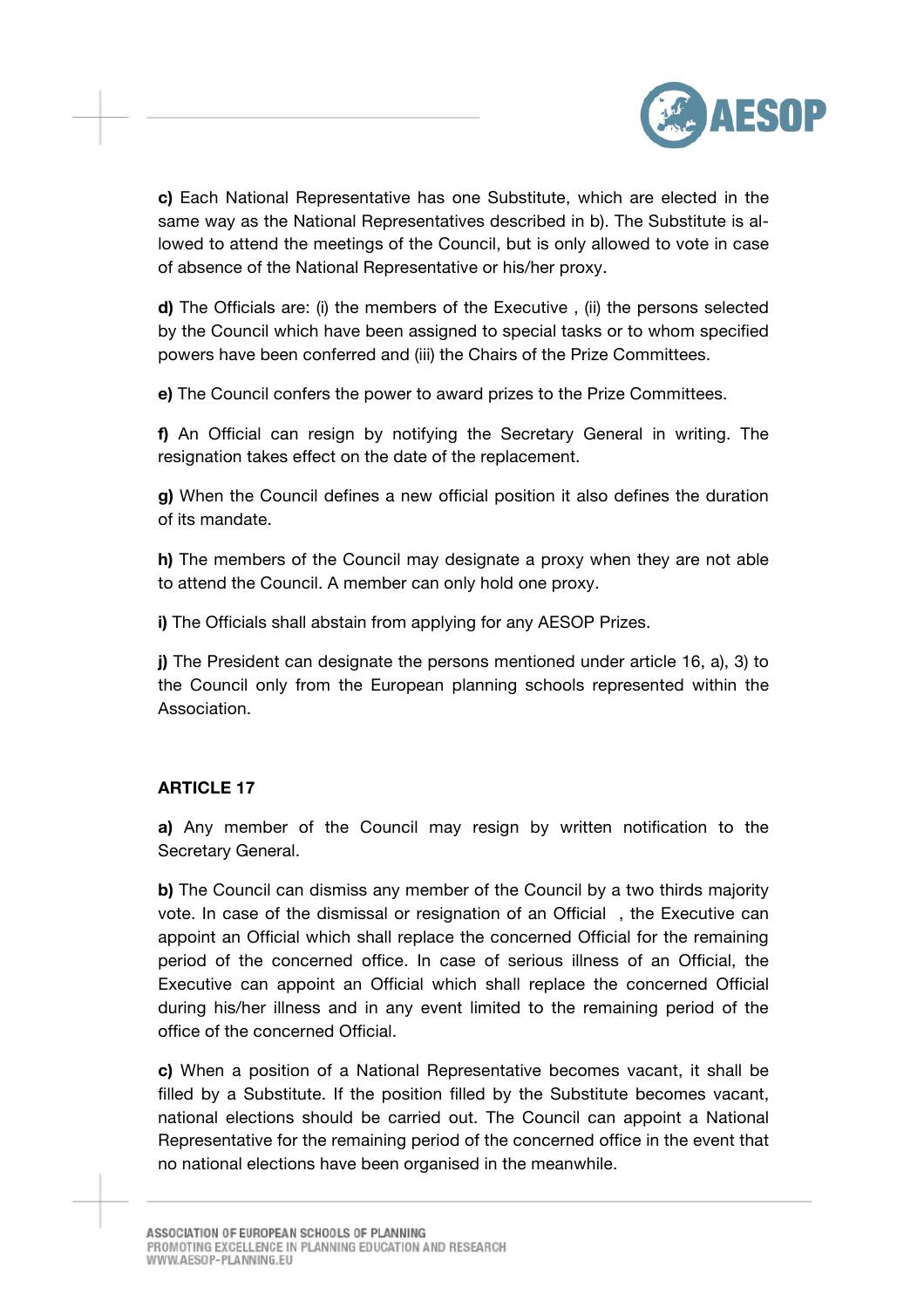

## **ARTICLE 18**

The period of the mandate of National Representatives and their Substitutes shall be two years. National Representatives and their Substitutes can be reelected.

#### **ARTICLE 19**

**a)** The Council shall meet at least once a year on the call of the President.

**b)** On the request of at least ten members of the Council a special meeting of the Council shall be called by the President.

**c)** The Secretary General shall inform the members of the Council by means of correspondence, fax, or electronic mail about the agenda, date, time and place of each meeting at least three weeks in advance.

## **ARTICLE 20**

**a)** The Council cannot validly meet unless 15% of the Council members are present, provided that at least 50% of the attending Council members are National Representatives.

**b)** The Council shall be chaired by the President.

**c)** Unless otherwise specified in the articles of associations, all resolutions shall be passed on a simple majority. In the event of a tie in voting, the President shall have the casting vote.

**d)** The resolutions of the Council shall be recorded in a register signed by the President and any other Official. The Secretary General shall make the minutes available for inspection to any member who requests so.

## **EXECUTIVE COMMITTEE**

#### **ARTICLE 21**

**a)** The Executive shall hold the managerial and administrative powers of the Association to manage the affairs of the Association and to exercise all of its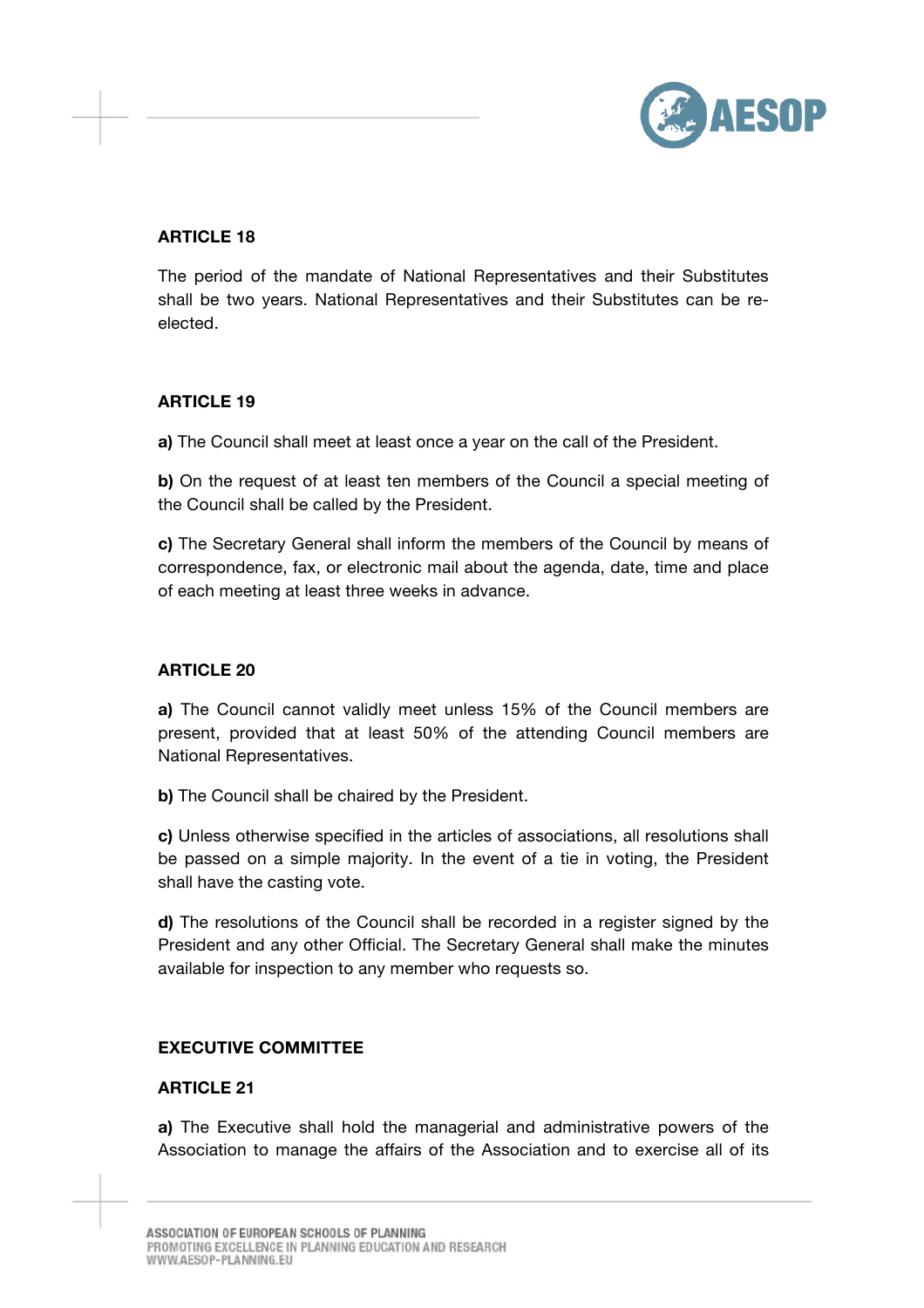

powers, as stated in 15b). In particular, the Executive manages all membership administration, decides on the composition of the Prize Committees, and assesses and proceeds the bids.

**b)** The Executive represents the Association as a board in every transaction it makes in and out of Court. It represents the Association by the majority of its members.

**c)** Notwithstanding the general representative power of the Executive as a board, the Association can also be represented towards third parties and in justice by the President and the Secretary General acting collectively.

They shall inform the Executive regularly on the actions taken in execution of this article.

**d)** The daily management of the Association internally as well as externally is delegated to the President and the Secretary General, acting collectively.

**e)** The Executive is allowed to confer specified powers, duties or to assign tasks to other persons.

f**)** In he event that the President cannot attend a meeting, he can only designate the Vice President, the Treasurer or the Secretary General as his proxy.

#### **ARTICLE 22**

**a)** The members of the Executive are Officials of the Association.

**b)** Only an academic from a Full Member school of the association may be elected as a member of the Executive. In the event the school loses its full membership or the official moves to another position, he/she is entitled to terminate his/her mandate.

#### **ARTICLE 23**

**a)** At minimum, the Executive shall consist of:

- 1) a President
- 2) a Vice President
- 3) a Secretary General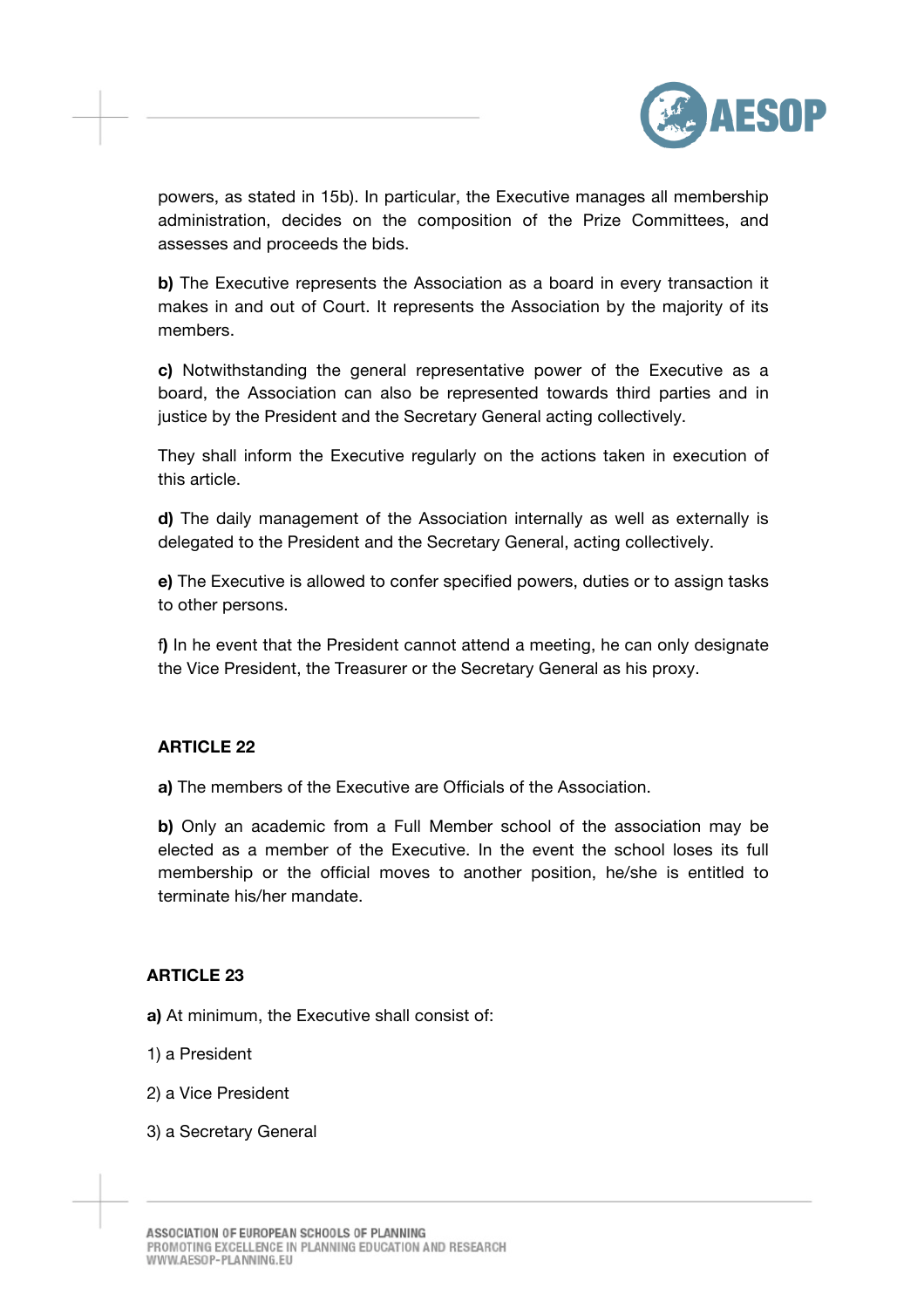

4) a Treasurer

5) a Conference Officer

6) a Young Academics representative

7) two other members.

**b)** The members of the Executive will be appointed by the Council. The Young Academics representative will be appointed by the Council by the Council upon proposal of the AESOP Young Academics Network.

**c)** The period of the mandate of the President shall be two years. The elections shall take place one year before the beginning of the mandate. During this year, the President-elect shall occupy the position of the Vice President. Having completed the mandate of two years, the President shall move to the position of the Vice President for a period of one year.

**c)** The period of the mandate of Secretary General shall be four years. The elections shall take place one year before the beginning of the mandate period. During this year, the Secretary General-elect shall occupy the position of the Vice Secretary General and shall attend the meetings of the Executive without voting power.

**d)** The period of the mandates of Treasurer and Conference Officer shall be four years.

**e)** The period of the mandate of the two other members shall be no longer than four years, with the exception stated in f). The exact duration of the mandate period shall be decided upon by the Council.

**f)** Unless the Council decides otherwise, one of the two seats mentioned in point e) may be taken by GPEAN representative(s). If one of the seats is occupied by a GPEAN representative, the Council may extend the period of their mandate up to six years.

**g)** The institutions of the members of the Executive shall abstain from bidding for any AESOP Event if the participation in such tenders would put these AESOP member institutions in a position of competition.

**h)** In the case of resignation or dismissal of the President, his duties shall be taken over by the Vice President.

**i)** In the case of resignation or dismissal of more than four members of the Executive, the Council shall elect a new Executive.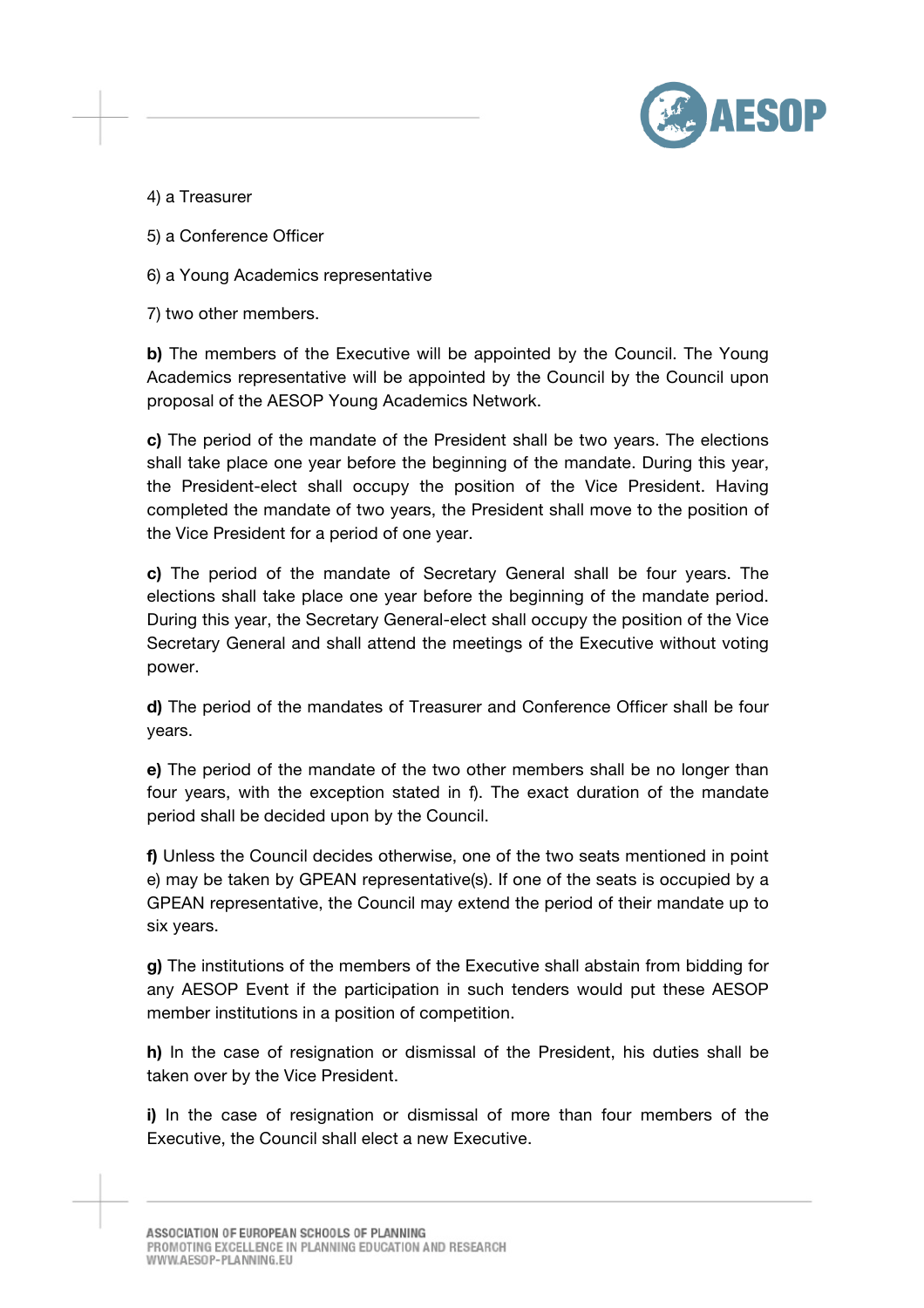

**j)** On the expiry of their period of office, the Executive members shall not be eligible for re-election in the same functions.

#### **ARTICLE 24**

**a)** The Executive shall meet at least twice per year on the call of either the President or of at least three other members of the Executive. The members of the Executive will be notified 15 days in advance by correspondence, fax, or electronic mail.

**b)** The quorum for the Executive meetings shall be four members.

**c)** The Executive shall be chaired by the President or his proxy.

#### **ARTICLE 25**

**a)** The resolutions of the Executive shall be passed on a simple majority. In case of a tie in the voting, the President shall have the casting vote.

**b)** The resolutions of the Executive shall be recorded in a register signed by the President and any other member of the Executive. The Secretary General shall make the minutes available for inspection to any member who requests so.

#### **7. BUDGET AND ACCOUNTS**

#### **ARTICLE 26**

**a)** The accounting year shall begin on the 1st of January end on the 31<sup>st</sup> of December. The Treasurer is responsible for preparing the annual financial report.

**b)** The Executive shall be obligated to submit an annual financial report for the Council's approval.

**c)** The Council must appoint two financial auditors belonging to Full Member schools to monitor the Association's annual financial report.

#### **8. EXTINCTION OF MEMBERS´ RIGHTS**

#### **ARTICLE 27**